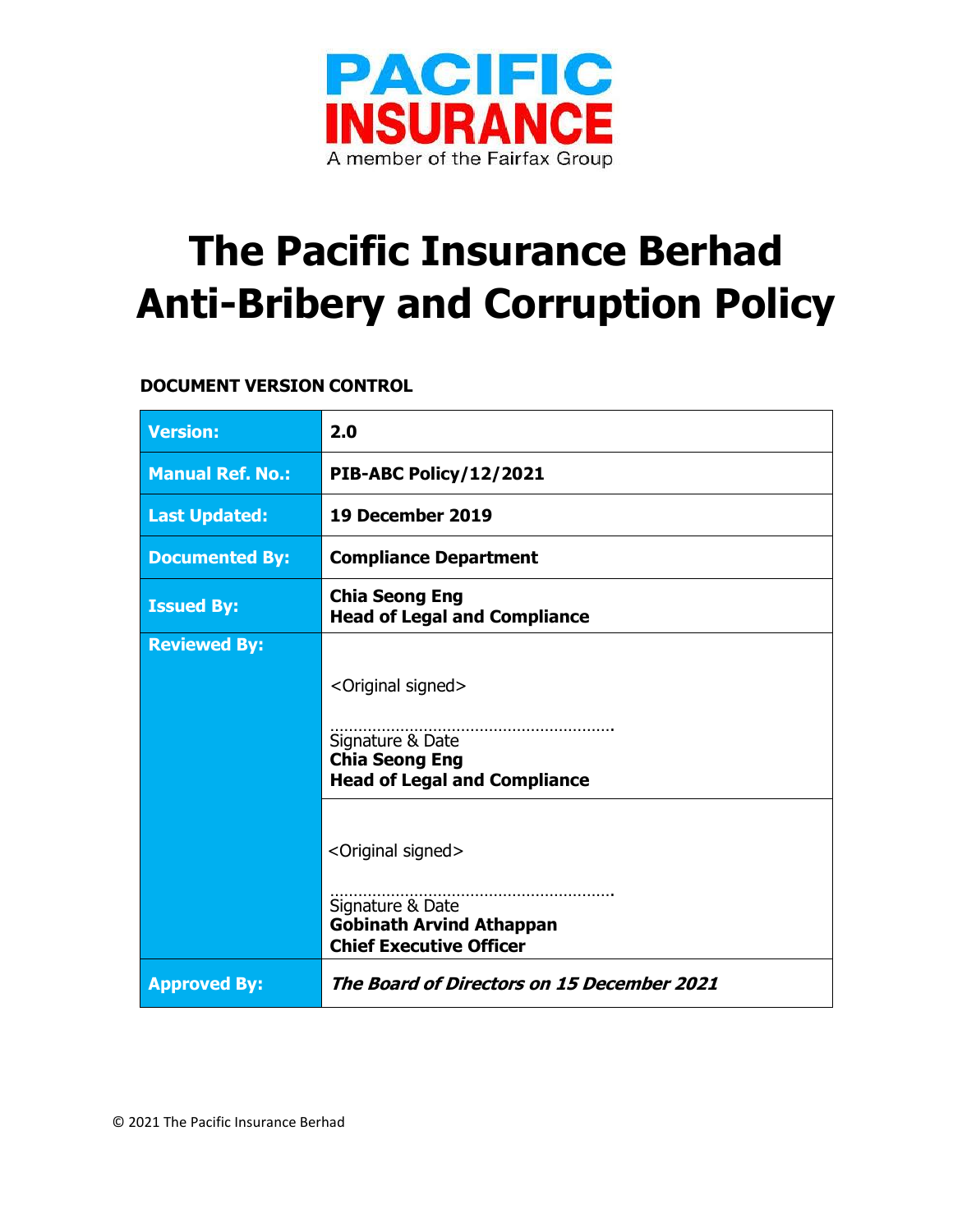

|                                                  | Ref. No.: PIB-ABC Policy/12/2021 |  |
|--------------------------------------------------|----------------------------------|--|
| Anti-Bribery and Corruption Policy Tversion: 2.0 |                                  |  |
|                                                  | Effective Date: 15 December 2021 |  |

# **PURPOSE**

This Anti-Bribery and Corruption Policy (ABC Policy) specifies anti-bribery and corruption practices that must be adhered to by persons associated with The Pacific Insurance Berhad (TPIB) at all time as part of TPIB's Anti-Bribery and Corruption Adequate Procedures Framework (Adequate Procedures Framework) in preventing the occurrence of bribery and corrupt practices in relation to TPIB business activities/operations.

This ABC Policy is not intended to be exhaustive with regard to bribery and corrupt practices but rather to provide TPIB associated persons with a broad coverage of what constitute bribery and corrupt practices to support TPIB's commitment to combat unlawful and unethical behaviors including bribery and corrupt practices in TPIB's business activities/operations at all times.

If you have any doubt about the application of this ABC Policy or the Adequate Procedures Framework with regard to TPIB's commitment in combating bribery and corruption, please contact Legal and Compliance Department for clarification.

# **AUDIENCE**

This document must be adhered to by the following:

- Board of Directors;
- All staff of the Company;
- All agents of the Company;
- All insurance brokers and financial advisers that have dealing with the Company; and
- All suppliers, vendors and service providers of the Company; and
- Any other person associated with the Company;

collectively known as "associated person" or "person associated".

## **CAUTION**

The details described in this document are not exhaustive to the extent of excluding the associated person from exercising good judgement and discretion. However, the associated person must always bear in mind that the underlying principles of this ABC Policy is to safeguard the mutual interest of the Company and the associated person at all times and to prevent bribery and corrupt practices that may lead to financial loss or reputational damage to TPIB.

## **POLICY REVIEW**

This Policy is subject to review at least once in 2 years or earlier, if required, to ensure that it reflects developments in the Company, industry as well as regulatory environment.

# **CREDIT**

The guidance on compliance with relevant anti-bribery laws and regulations provided in the Fairfax Financial Holdings Limited Anti-Corruption Policy are taken into account and where relevant adopted in developing this TPIB ABC Policy.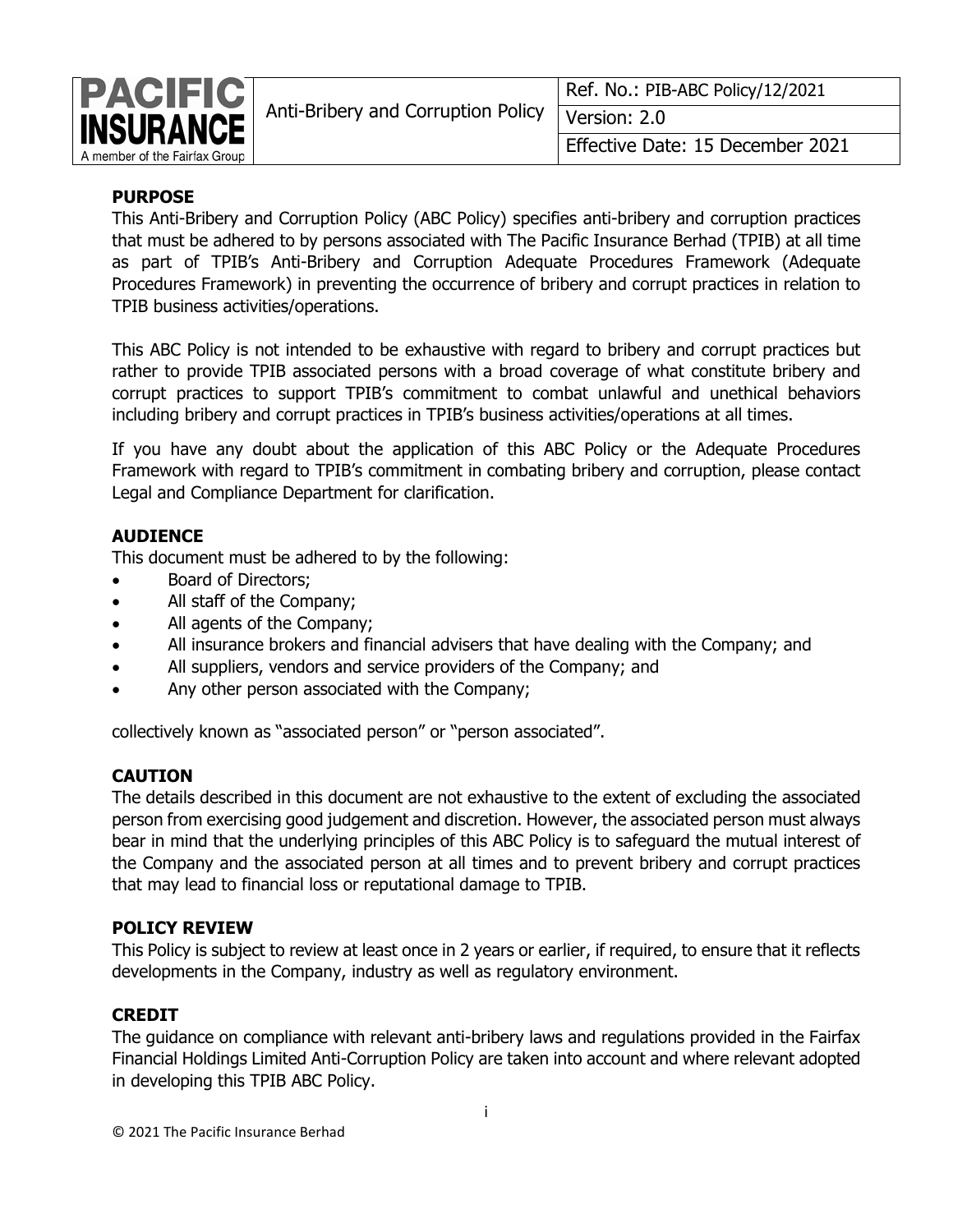

# **SUMMARY OF DOCUMENT CHANGES**

| <b>Version</b> | <b>Date</b> | <b>Revision Descriptions</b>                                                                                                                                         | <b>Author</b>            |
|----------------|-------------|----------------------------------------------------------------------------------------------------------------------------------------------------------------------|--------------------------|
| 1.0            | 19/12/2019  | To implement supporting policy to TPIB Anti-<br>Bribery and Corruption Adequate Procedures<br>Framework implemented pursuant to sub-<br>section 17A(4) MACC Act 2009 | Compliance<br>Department |
| 2.0            | 15/12/2021  | To include a Policy Review Clause requiring<br>periodic reviews of the Policy                                                                                        | Compliance<br>Department |
|                |             |                                                                                                                                                                      |                          |
|                |             |                                                                                                                                                                      |                          |
|                |             |                                                                                                                                                                      |                          |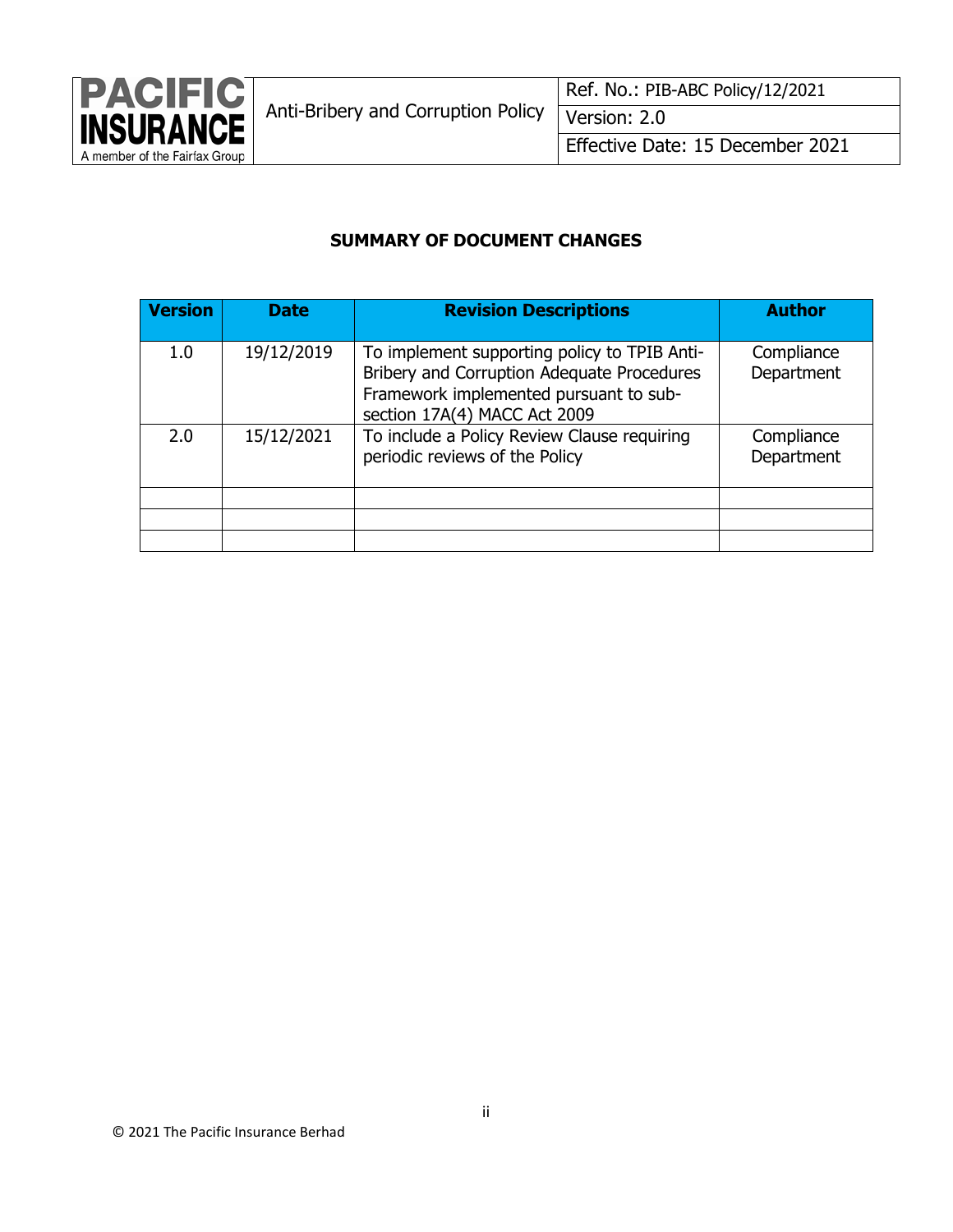

## **TABLE OF CONTENTS**

#### **NO. CONTENTS PAGES** 1.0 INTRODUCTION 1 2.0 ANTI-BRIBERY AND ANTI-CORRUPTION 2.3.1 Offence by commercial organization 2.3.2 Offence of accepting gratification 2.3.4 Offence of giving or accepting gratification by agent 2.3.5 Offence of intending to deceive principal by agent 2.3.6 Corruptly procuring withdrawal of tender 2.3.8 Bribery of officer of public body 1 1 1 2 2 3 3 3.0 GIFT AND HOSPITALITY 4 4.0 FACILITATION PAYMENT **1.1 AND 1.1 AND 1.1 AND 1.1 AND 1.1 AND 1.1 AND 1.1 AND 1.1 AND 1.1 AND 1.1 AND 1.1 AND 1.1 AND 1.1 AND 1.1 AND 1.1 AND 1.1 AND 1.1 AND 1.1 AND 1.1 AND 1.1 AND 1.1 AND 1.1 AND 1.1 AND 1.1 AND 1.1** 5.0 POLITICAL CONTRIBUTIONS 6 6.0 CHARITABLE CONTRIBUTIONS 6 7.0 SPONSORSHIP 6 8.0 BUSINESS PARTNERS 6 9.0 IMPLEMENTING MEASURES 7 10.0 RESPONSIBILITIES 7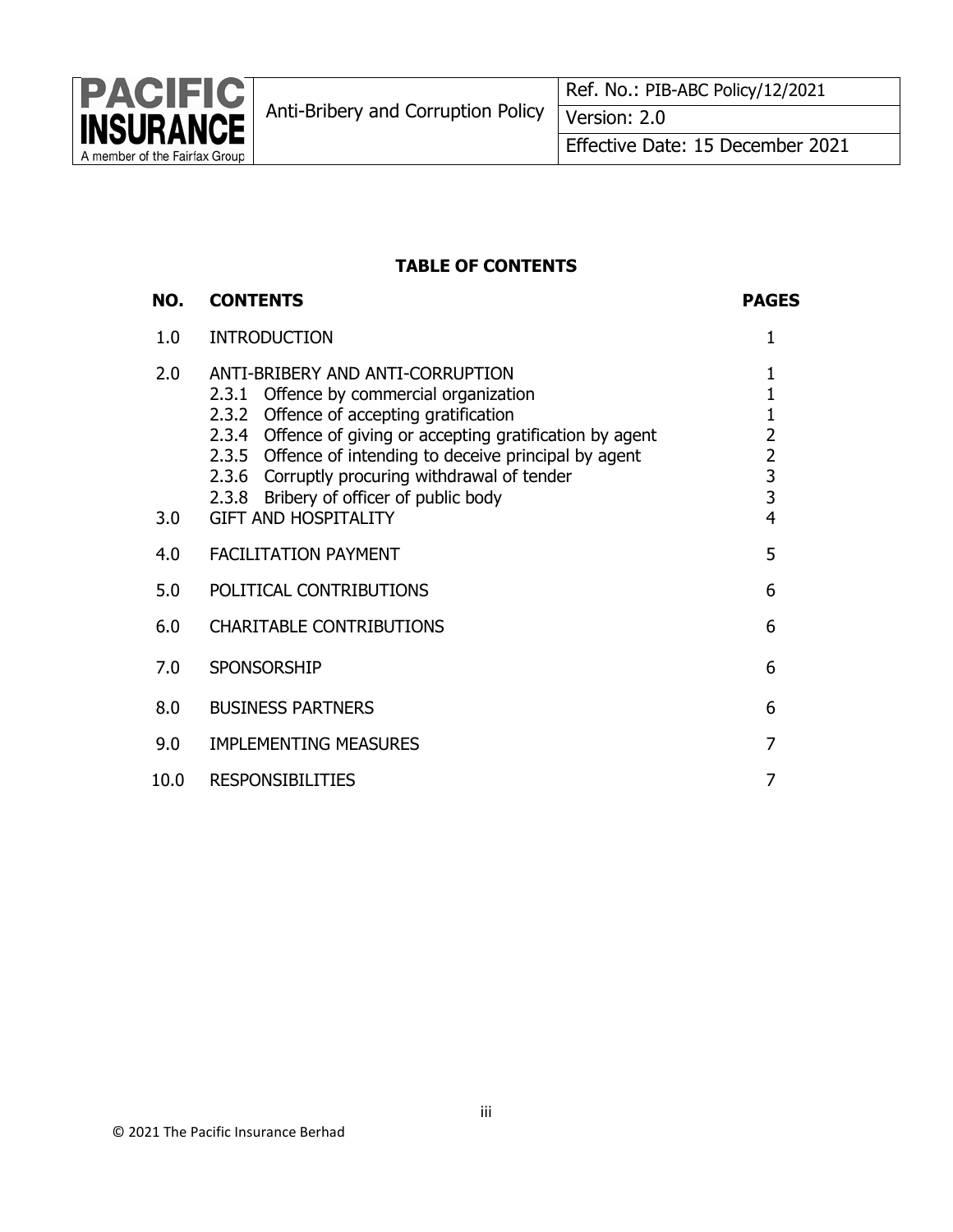

## **GLOSSARY**

| <b>No</b> | <b>Term</b>        | <b>Description</b>              |
|-----------|--------------------|---------------------------------|
| 1.        | <b>ABC</b>         | Anti-Bribery and Corruption     |
| 2.        | <b>BOARD</b>       | <b>Board of Directors</b>       |
| 3.        | CEO                | <b>Chief Executive Officer</b>  |
| 4.        | <b>HODs</b>        | <b>Heads of Departments</b>     |
| 5.        | <b>LCD</b>         | Legal and Compliance Department |
| 6.        | TPIB / The Company | The Pacific Insurance Berhad    |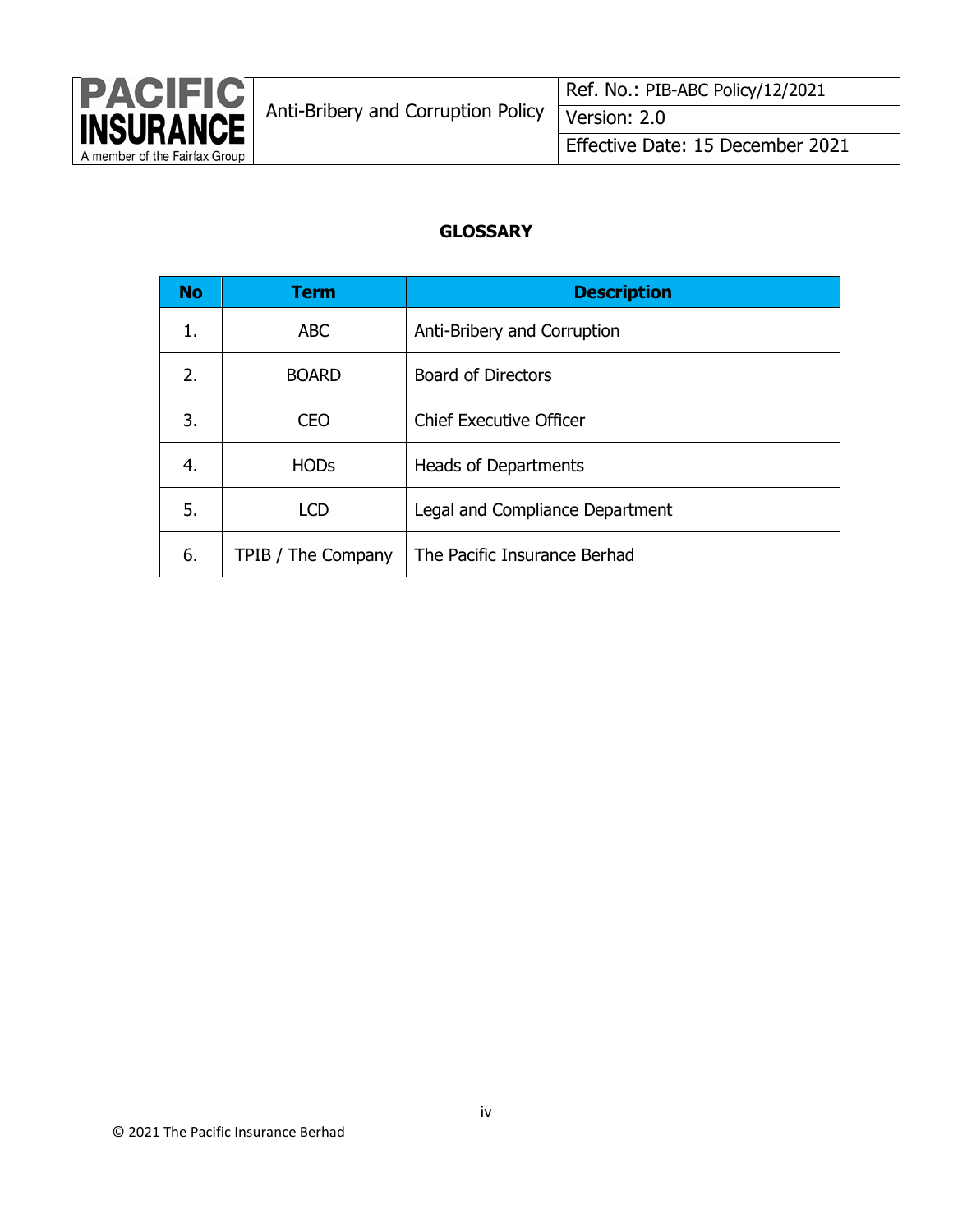

# **1. Introduction**

- 1.1. The prevention of corruption in public and private sectors is governed under the Malaysian Anti-Corruption Commission Act 2009 (the Act).
- 1.2. Penalties for committing an offence under the Act include criminal sanction that can be meted out against persons who committed the offence upon conviction.
- 1.3. With effect from 1 June 2020, TPIB will also be corporately liable for bribery and corrupt practices of persons associated with TPIB.
- 1.4. As TPIB is committed to compete for and secure its business and reputation through the quality of its services, this ABC Policy together with the Adequate Procedures Framework are designed to prevent the occurrence of bribery and corrupt practices by associated person of TPIB:
	- 1.4.1. in obtaining or retaining business, or obtaining or retaining an advantage in the conduct of business for TPIB; and
	- 1.4.2. in all other business activities/operations of TPIB.

## **2. Anti-bribery and anti-corruption**

- 2.1. TPIB has a **zero-tolerance stand on bribery and corruption** in any form whether tangible or intangible.
- 2.2. When associated persons acting on behalf of TPIB, the associated persons shall conduct TPIB's business in utmost honesty and ethical manner.
- 2.3. Hence, associated persons shall not or shall refrain from (as the case maybe):

# **Offence by commercial organisation**

2.3.1. corruptly give, agree to give, promise or offer to any person any gratification<sup>1</sup> whether for the benefit of that person or another person with intent to obtain or retain business, or to obtain or retain an advantage in the conduct of business for TPIB;

# **[refer to Section 17A (1) MACC Act]**

## **Offence of accepting gratification**

- 2.3.2. corruptly solicit or receive or agree to receive for himself or for any other person any gratification<sup>1</sup> as an inducement to or a reward for, or otherwise on account of  $-$ 
	- (a) any person doing or forbearing to do anything in respect of any matter or transaction, actual or proposed or likely to take place;

# **[refer to Section 16(a)(A) MACC Act]**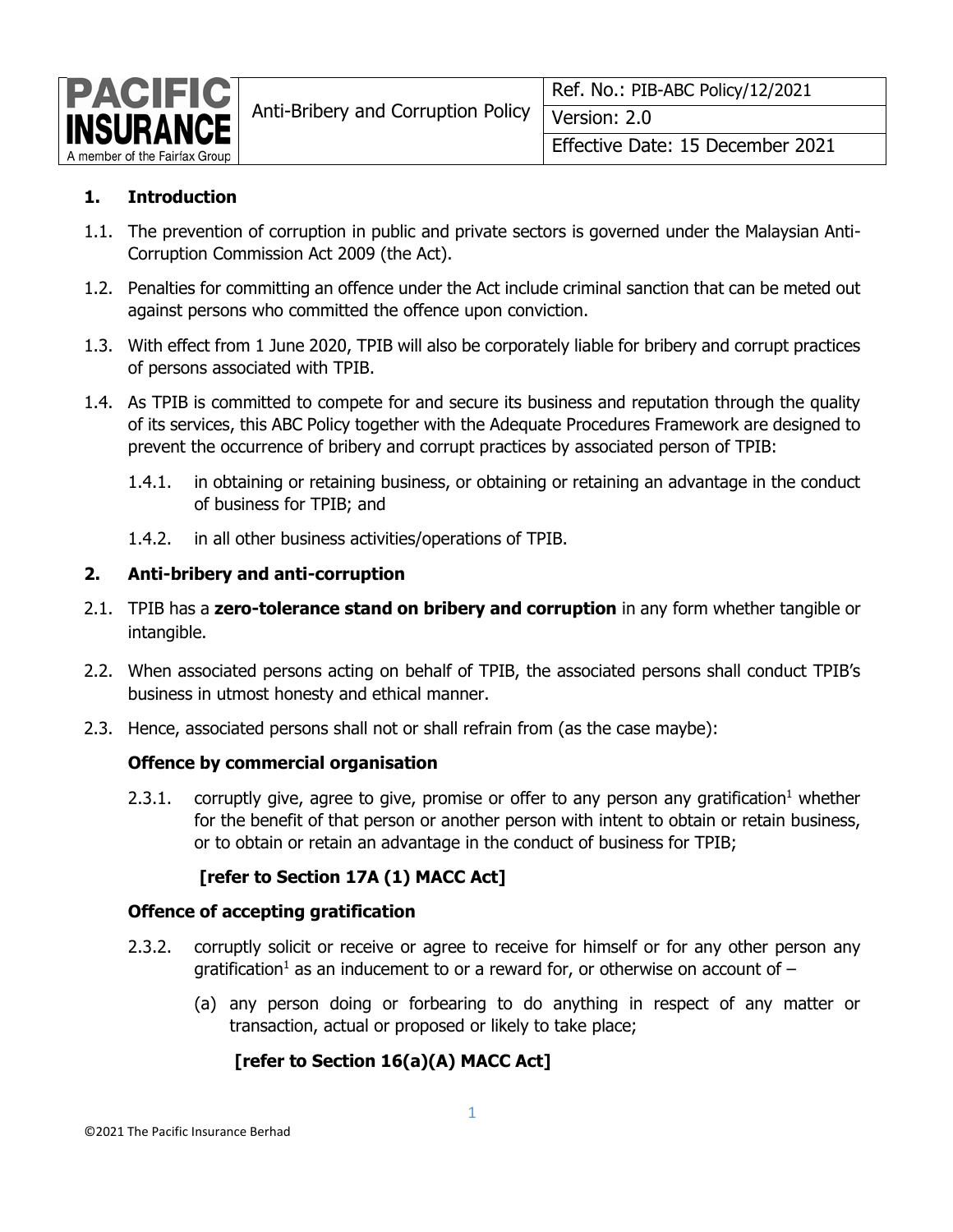

(b) any officer of a public body<sup>2</sup> doing or forbearing to do anything in respect of any matter or transaction, actual or proposed or likely to take place, in which the public body<sup>3</sup> is concerned;

# **[refer to Section 16(a)(B) MACC Act]**

- 2.3.3. corruptly give, promise or offer to any person whether for the benefit of that person or of another person any gratification<sup>1</sup> as an inducement to or a reward for, or otherwise on account of-
	- (a) any person doing or forbearing to do anything in respect of any matter or transaction, actual or proposed or likely to take place;

# **[refer to Section 16(b)(A) MACC Act]**

(b) any officer of a public body<sup>2</sup> doing or forbearing to do anything in respect of any matter or transaction, actual or proposed or likely to take place, in which the public body<sup>3</sup> is concerned;

# **[refer to Section 16(b)(B) MACC Act]**

## **Offence of giving or accepting gratification by agent**

2.3.4. (a) being an agent<sup>4</sup> of TPIB, corruptly accepts or obtains, or agrees to accept or attempts to obtain, from any person, for himself or for any other person, any gratification as an inducement or a reward for doing or forbearing to do, or for having done or forborne to do, any act in relation to his principal's<sup>5</sup> affairs or business, or for showing or forbearing to show favour or disfavour to any person in relation to his principal's<sup>5</sup> affairs or business; or

# **[refer to Section 17(a) MACC Act]**

(b) corruptly gives or agrees to give or offers any gratification to any agent<sup>4</sup> as an inducement or a reward for doing or forbearing to do, or for having done or forborne to do any act in relation to his principal's<sup>5</sup> affairs or business, or for showing or forbearing to show favour or disfavour to any person in relation to his principal's<sup>5</sup> affairs or business.

# **[refer to Section 17(b) MACC Act]**

# **Offence of intending to deceive principal by agent (false claims)**

2.3.5. gives to an agent<sup>4</sup>, or being an agent<sup>4</sup> he uses with intent to deceive his principal<sup>5</sup>, any receipt, account or other document in respect of which the principal<sup>5</sup> is interested, and which he has reason to believe contains any statement which is false or erroneous or defective in any material particular, and is intended to mislead the principal<sup>5</sup>;

# **[refer to Section 18 MACC Act]**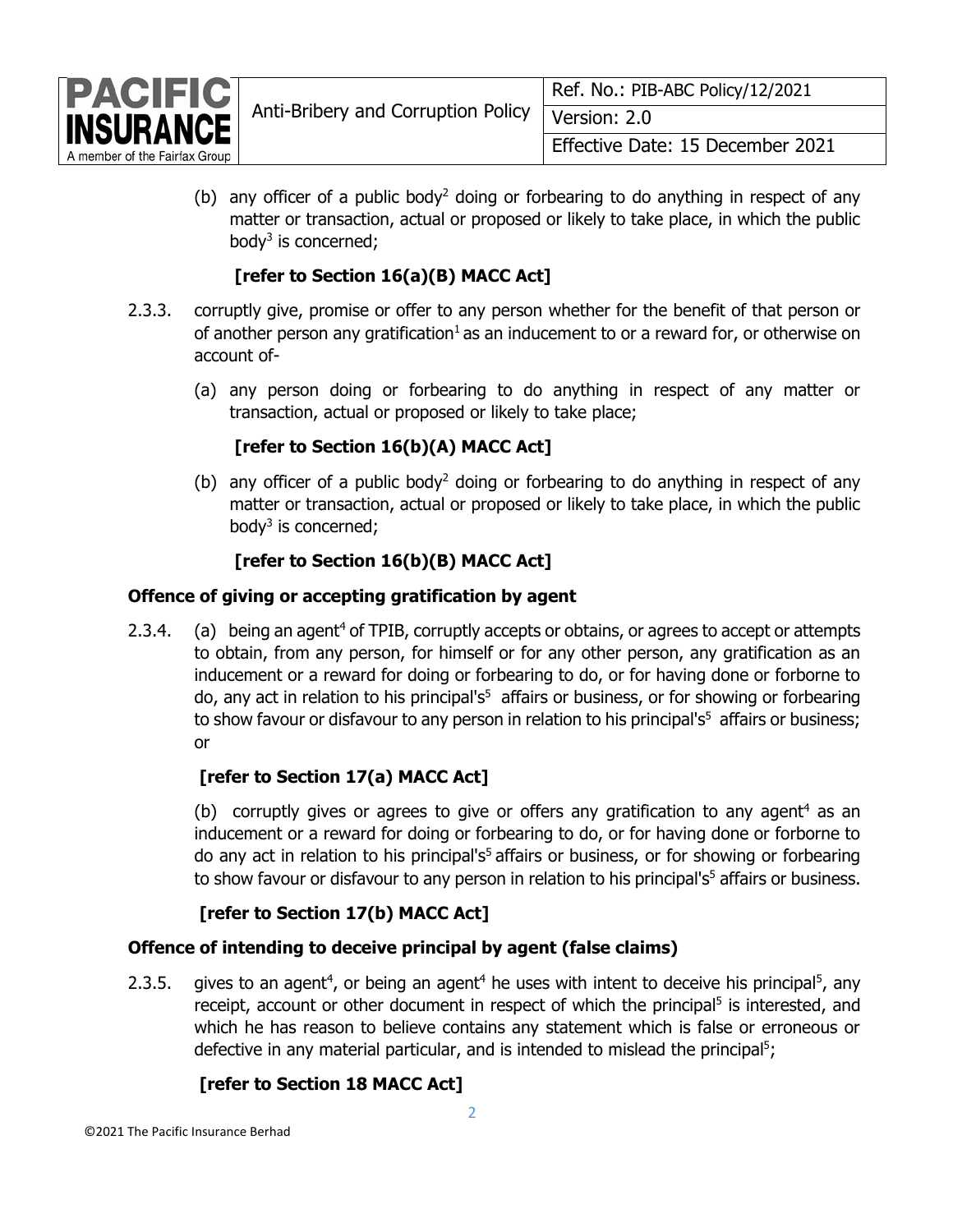

## **Corruptly procuring withdrawal of tender**

2.3.6. with intent to obtain from any public body<sup>3</sup> a contract for performing any work, providing any service, doing anything, or supplying any article, material or substance, offers any gratification to any person who has made a tender for the contract, as an inducement or a reward for his withdrawing the tender; or

## **[refer to Section 20(a) MACC Act]**

2.3.7. solicits or accepts any gratification as an inducement or a reward for his withdrawing a tender made by him for such contract.

## **[refer to Section 20(b) MACC Act]**

## **Bribery of officer of public body<sup>2</sup>**

2.3.8. offer to any officer of any public body<sup>2</sup> or give to any officer of any public body<sup>3</sup> if solicited any gratification as an inducement or a reward for the officer to vote, perform, aid, or show or to abstain or forbear to vote, perform or show in relation to TPIB's affairs or business.

## **[refer to Section 21 MACC Act]**

- 2.4. The above offences include obvious improper gratification, such as bribes or kickbacks, but also other improper benefits of any nature. Offers of gratification can be punished under the MACC Act even if they are not accepted.
- 2.5. If you become aware of any of the above corrupt practices or undue gratification or other improper benefits, report it immediately to the Head of Legal and Compliance.
- 2.6. Please refer below to the definitions provided under the MACC Act for the relevant terms marked by superscript number used in Paragraph 2.3.1 to 2.3.8 above for better appreciation of the respective paragraphs viz:

#### **<sup>1</sup>Gratification** means:

- (a) money, donation, gift, loan, fee, reward, valuable security, property or interest in property being property of any description whether movable or immovable, financial benefit, or any other similar advantage;
- (b) any office, dignity, employment, contract of employment or services, and agreement to give employment or render services in any capacity;
- (c) any payment, release, discharge or liquidation of any loan, obligation or other liability, whether in whole or in part;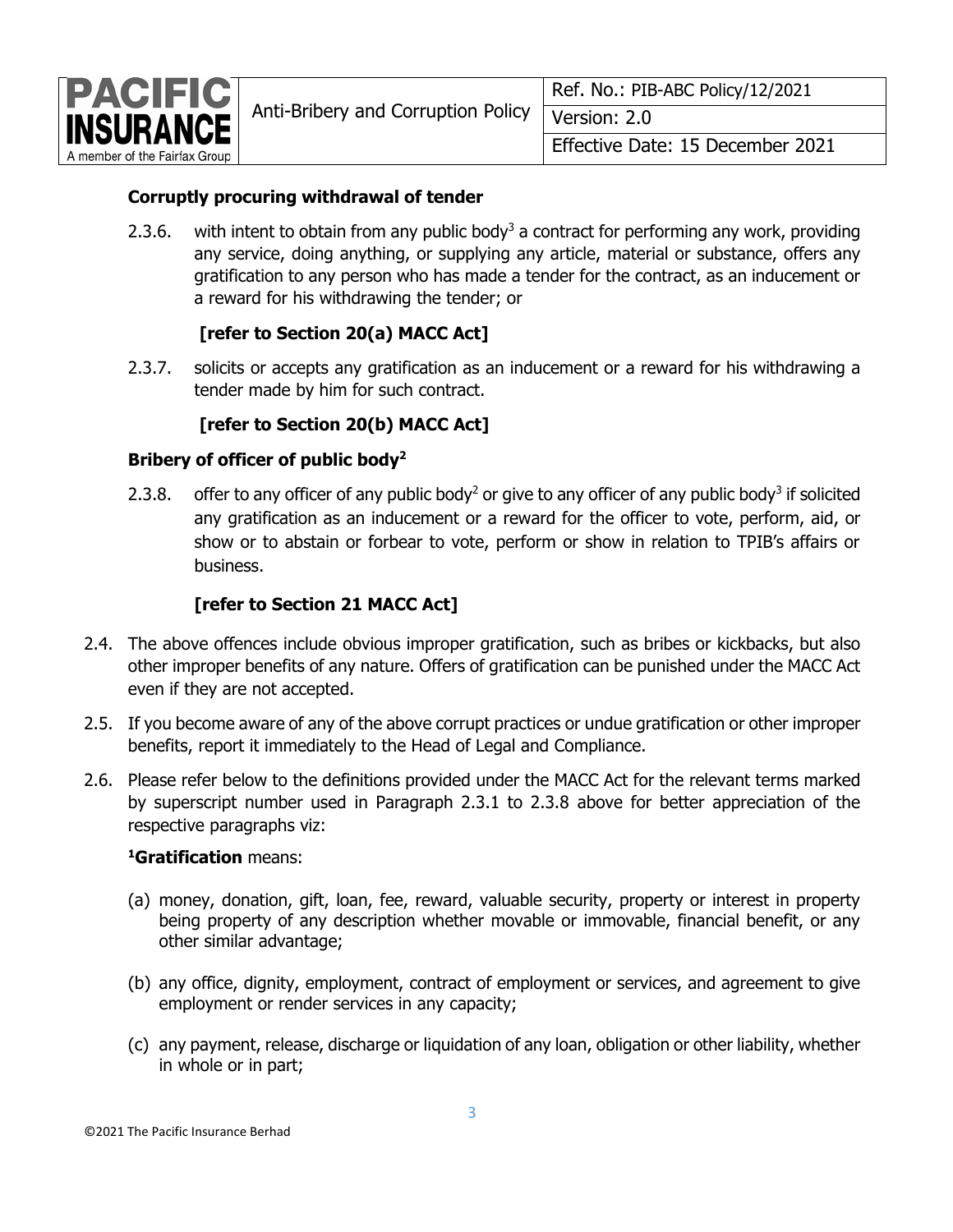

- (d) any valuable consideration of any kind, any discount, commission, rebate, bonus, deduction or percentage;
- (e) any forbearance to demand any money or money's worth or valuable thing;
- (f) any other service or favour of any description, including protection from any penalty or disability incurred or apprehended or from any action or proceedings of a disciplinary, civil or criminal nature, whether or not already instituted, and including the exercise or the forbearance from the exercise of any right or any official power or duty; and
- (g) any offer, undertaking or promise, whether conditional or unconditional, of any gratification within the meaning of any of the preceding paragraphs  $(a)$  to  $(f)$ ;

#### **<sup>2</sup>Officer of a public body** means:

(a) Any person who is a member, an officer, an employee or a servant of a public body, and includes a member of the administration, a member of Parliament, a member of a State Legislative Assembly, a judge of the High Court, Court of Appeal or Federal Court, and any person receiving any remuneration from public funds, and, where the public body is a corporation sole, includes the person who is incorporated as such.

#### **<sup>3</sup>Public body** includes:

(a) the Government of Malaysia, Government of a State, any local authority and any other statutory authority, any department, service or undertaking of the Government of Malaysia, the Government of a State, or a local authority, society, branch of a registered society, sports body, co-operative society, trade union, youth society, company or subsidiary company over which or in which any public body has controlling power or interest or any society, union, organization or body as the Minister may prescribe from time to time.

#### **<sup>4</sup>Agent** means:

(a) any person employed by or acting for another and includes an officer of a public body or an officer serving in or under any public body, a trustee, an administrator or executor of the estate of a deceased person, a subcontractor, and any person employed by or acting for such trustee, administrator or executor, or subcontractor.

#### **<sup>5</sup>Principal** includes:

(a) any employer, any beneficiary under a trust, any trust estate, any person beneficially interested in the estate of a deceased person, the estate of a deceased person, and, in the case of any person serving in or under a public body, the public body.

#### **3. Gift and Hospitality**

3.1. Although not prohibited outright, gifts and hospitalities, such as paying for another's meals or entertainment or providing gifts, must always be reasonable under the circumstances, properly documented and supported with receipts, and never give the appearance of improper influence.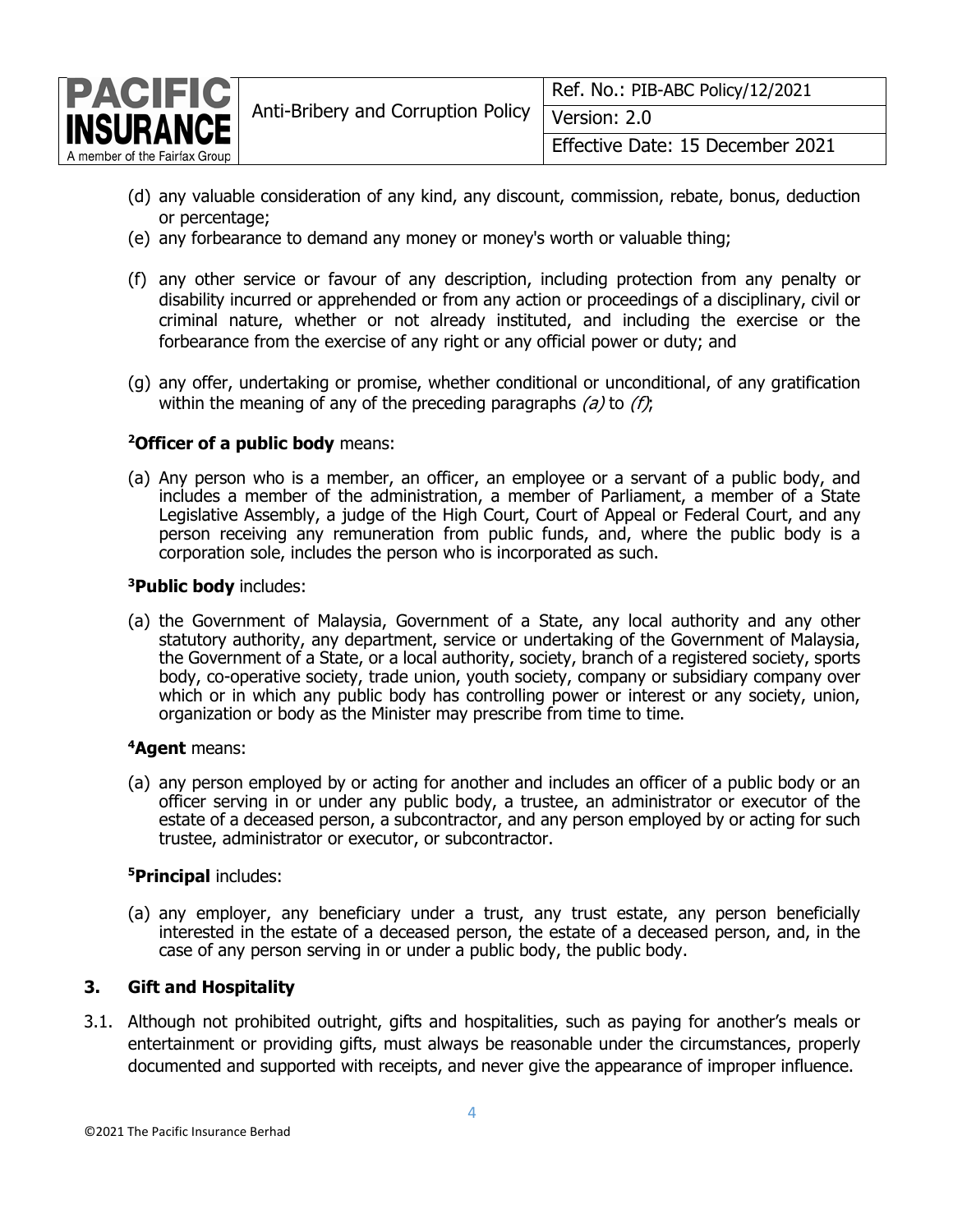

- 3.2. Gifts and hospitalities provided to another person including officers of public body generally are permissible if the value is less than **RM200 (and in relation to entertainment the amount is the limit per person entertained)** and consistent with customary business practice in Malaysia. All expenditures on gifts and hospitalities beyond this threshold amount are prohibited under this Policy without the express written approval of the CEO. Under no circumstance should a gift and hospitality be provided under circumstances that would cause embarrassment or reputational damage to TPIB if its provision became public knowledge.
- 3.3. Person associated with TPIB must avoid the appearance that business decisions or governmental action could be or have been influenced by the provision of gifts and hospitalities. Gifts and hospitalities should not be offered, accepted, or permitted in a commercial context or by virtue of the associated persons position with TPIB, unless it:
	- 3.3.1. is consistent with customary business practices;
	- 3.3.2. is not excessive in value;
	- 3.3.3. are given (or received) openly, not secretly;
	- 3.3.4. do not include cash or cash equivalent (such as gift certificates or vouchers);
	- 3.3.5. cannot reasonably be construed as a bribe or payoff;
	- 3.3.6. does not violate any law or regulation; and
	- 3.3.7. would not be embarrassing to TPIB if its provision became public knowledge.
- 3.4. Persons associated with TPIB should not offer or provide gifts and hospitalities to another person if the person associated with TPIB is aware or knows that this would violate the policies at the recipient's organisation [Note: ask the recipient if in doubt on the existence of such policy].
- 3.5. Persons associated with TPIB may not request, agree to accept, or accept gifts and hospitalities that would compromise the associated person's ability to make objective business decisions on behalf of TPIB, could be construed as an improper payment, or would violate any law or regulation.

## **4. Facilitation Payments**

- 4.1. Facilitation payments are a form of bribery made with the purpose of expediting or facilitating the performance of routine action.
- 4.2. As facilitation payments falls within the broad meaning of gratification under the MACC Act, its payments are generally prohibited under this Policy except in extremely limited circumstances.
- 4.3. There may be situations in which facilitation payments may be made in response to an imminent threat to a person's physical health or safety. Persons associated with TPIB who believe that a facilitating payment is necessary must obtain prior written approval from the CEO, unless the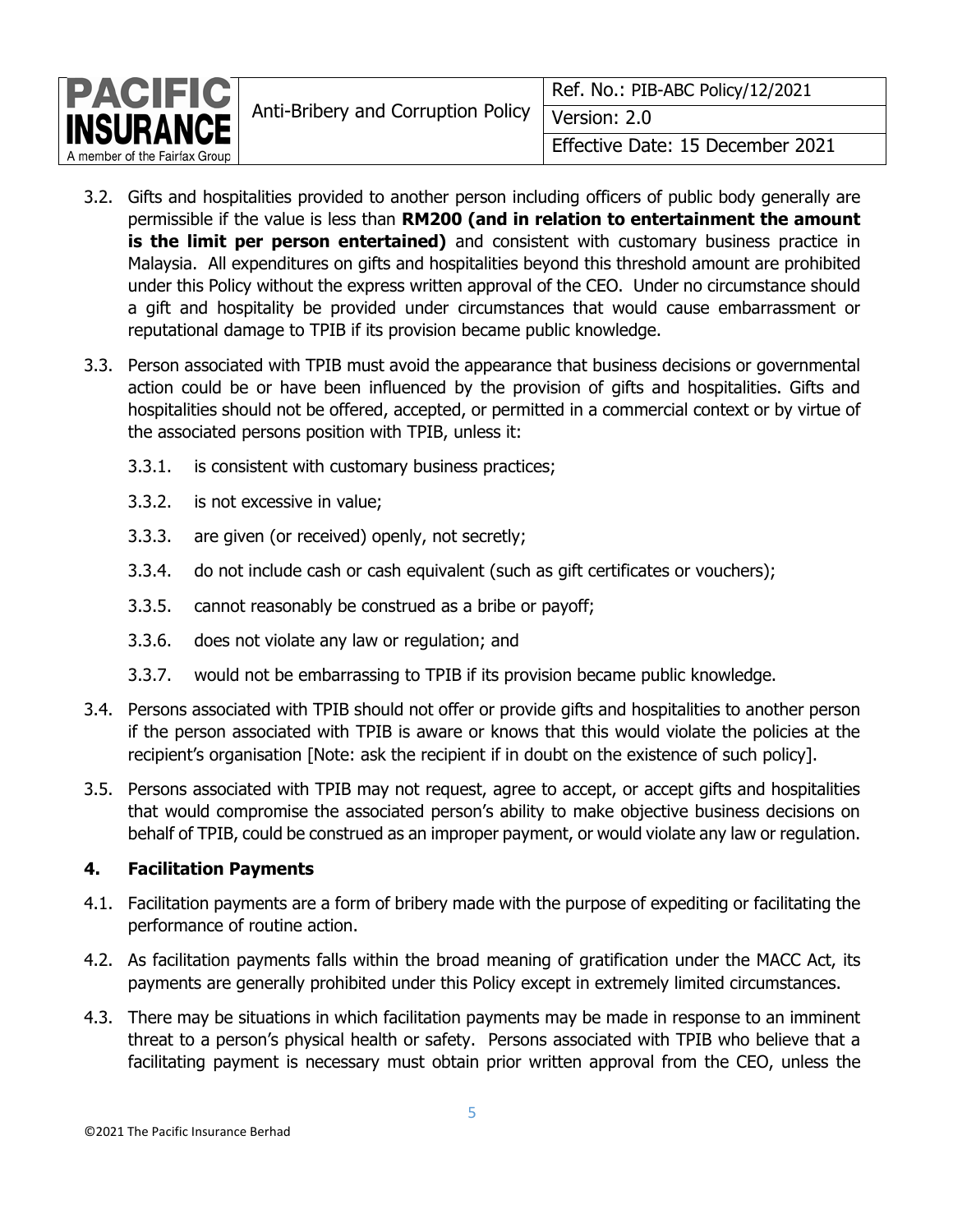

circumstances make it impossible, in which case the payment must be reported to the CEO as soon as reasonably possible thereafter.

#### **5. Political Contributions**

- 5.1. Persons associated with TPIB are prohibited from making any political contributions on behalf of TPIB.
- 5.2. TPIB does not support any event or initiative whose aim or agenda is mainly or exclusively of a political nature.

#### **6. Charitable Contribution**

- 6.1. TPIB supports charitable organisations.
- 6.2. However, charitable donations cannot be used as a pretence to funnel bribes to officers of public body or customers.
- 6.3. Any charitable contributions made by TPIB must be given only to bona fide charities and intended for proper charitable purposes.
- 6.4. In addition, charitable contributions must not be made in violation of this Policy, other applicable policies or local laws or regulations.
- 6.5. Charitable contributions must never be used to influence any official action or decision.

## **7. Sponsorship**

- 7.1. TPIB does not prohibited the making of any sponsorship.
- 7.2. However, the person associated with TPIB must ensure that all sponsorships are not used as a subterfuge for bribery or used to circumvent or avoid any of the prohibition on bribery and corruption under this Policy.

#### **8. Business Partners**

- 8.1. TPIB's commitment to honesty and integrity extends to its relationship with our business partners. Hence, TPIB business partners are strictly prohibited from paying bribes in connection with their work or business dealings on behalf of TPIB.
- 8.2. As Section 17A of MACC Act provides for certain circumstances where TPIB or TPIB's directors, officers or person concerned with the management of TPIB's affairs shall be liable for the improper actions of persons associated with TPIB, TPIB must take steps to ensure that TPIB's business partners do not pose a significant corruption risk for TPIB.
- 8.3. The steps to be taken include performing appropriate due diligence into the reputation and background of TPIB's business partners and ensuring that the engagement is governed by a written agreement specifying TPIB's anti-bribery and anti-corruption stand under this ABC Policy.